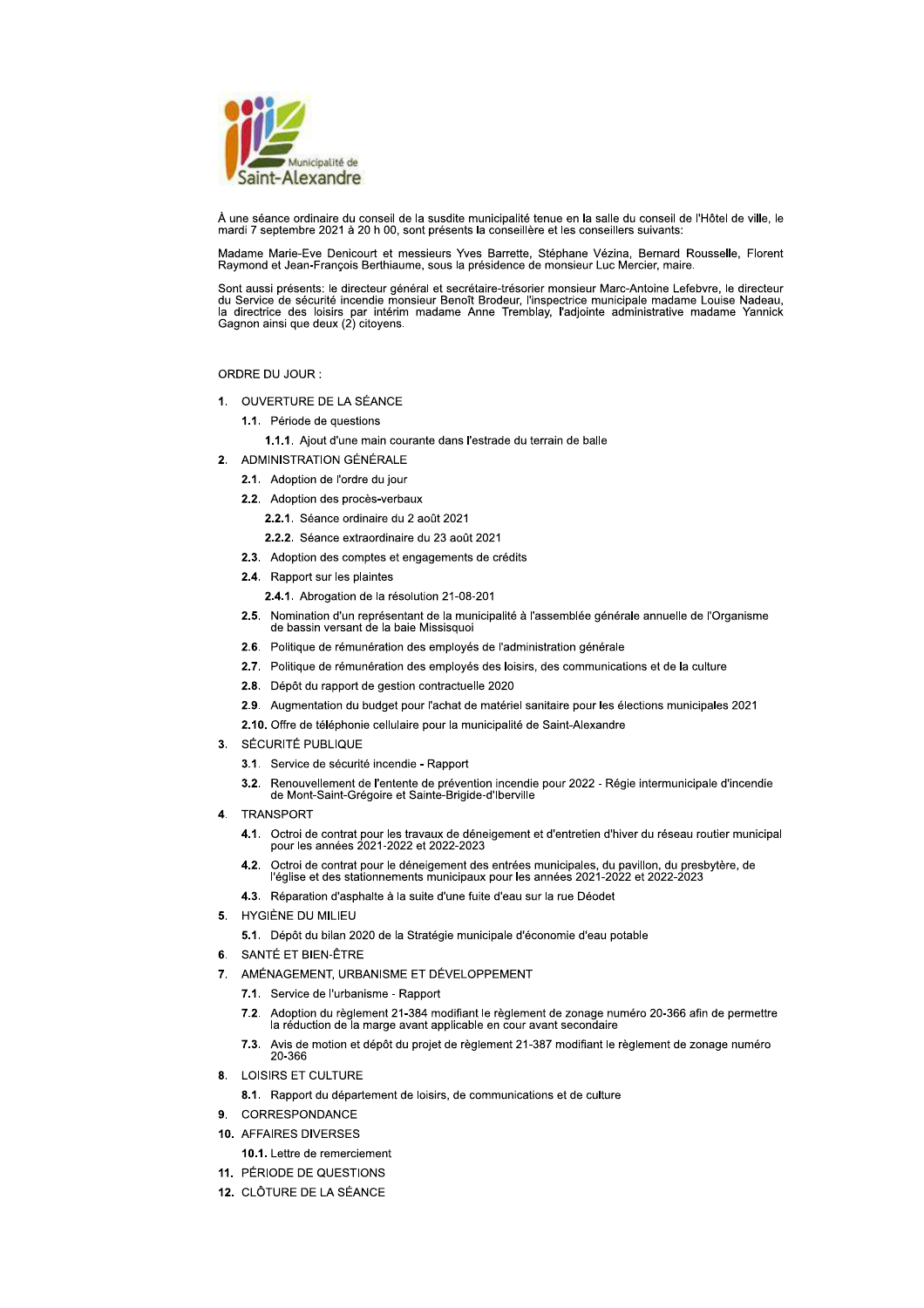#### $\mathbf{1}$ **OUVERTURE DE LA SÉANCE**

Les membres présents à l'ouverture de la séance formant quorum, l'assemblée est déclarée régulièrement constituée par le maire, monsieur Luc Mercier à 20 h 00.

# Période de questions

Conformément aux dispositions de la loi, le maire invite les personnes présentes à poser des Superioris aux membres du conseil municipal. De plus, le public a été invité à présenter ses<br>questions au conseil municipal, par écrit en transmettant leur demande par le moyen de leur choix<br>(poste, télécopieur, courriel o

Deux (2) questions ont été posées aux membres du conseil.

### 21-09-217 Ajout d'une main courante dans l'estrade du terrain de balle

Il est proposé par le conseiller Yves Barrette, appuyé par le conseiller Stéphane Vézina et unanimement résolu de répondre favorablement à la question de madame Jeanne Tessier pour l'installation d'une main courante dans l pour la rendre plus sécuritaire et accessible à tous.

### $2.$ **ADMINISTRATION GÉNÉRALE**

# 21-09-218

Il est proposé par le conseiller Bernard Rousselle, appuyé par le conseiller Stéphane Vézina et unanimement résolu d'adopter l'ordre du jour, tout en gardant le point affaires diverses ouvert.

# Adoption des procès-verbaux

Adoption de l'ordre du jour

# Séance ordinaire du 2 août 2021

Une correction doit être apportée au procès-verbal, il sera adopté à une séance ultérieur.

### 21-09-219 Séance extraordinaire du 23 août 2021

CONSIDÉRANT QUE le procès-verbal a été transmis aux membres du conseil dans les délais prescrits pour qu'ils en fassent lecture;

CONSIDÉRANT QUE les membres du conseil ont individuellement pris connaissance du procèsverbal de la séance extraordinaire du 23 août 2021;

CONSIDÉRANT QUE ceux-ci renoncent à la lecture du procès-verbal;

EN CONSÉQUENCE, il est proposé par le conseiller Florent Raymond, appuyé par le conseiller<br>Yves Barrette et résolu d'adopter le procès-verbal de la séance extraordinaire du 23 août 2021 tel que rédigé.

Adoptée à l'unanimité

### 21-09-220 Adoption des comptes et engagements de crédits

ATTENDU QUE le conseil municipal a pris connaissance de la liste des chèques émis, des<br>virements bancaires effectués par la Municipalité ainsi que la liste des comptes à payer pour le mois de juillet 2021 et s'en déclare satisfait;

**ATTENDU QU'il y a lieu de les accepter et d'autoriser le paiement de ces derniers;** 

EN CONSÉQUENCE, il est proposé par le conseiller Stéphane Vézina,<br>appuyé par le conseiller Jean-François Berthiaume;

et résolu d'accepter la liste des comptes à payer ainsi que la liste des chèques émis et paiements bancaires pour un total de 332 760,32 \$ et autorisation est donnée au directeur général et  $\frac{60}{20}$  secrétaire-trésorier de payer lesdits comptes.

| Prélèvements automatiques | 4134 à 4164                    | pour         | 56 777.15 \$                 |
|---------------------------|--------------------------------|--------------|------------------------------|
| Chèaues fournisseurs      | 82139 à 82221<br>82222 à 82231 | pour<br>pour | 232 458.99 \$<br>4 739.19 \$ |
| Rémunération              | 501874 à 501922                | pour         | 38 784,99 \$                 |

Adoptée à l'unanimité

# **Rapport sur les plaintes**

Le rapport des plaintes du mois d'août 2021, totalisant deux (2) plaintes, est déposé devant le conseil.

21-09-221 Abrogation de la résolution 21-08-201

> Il est proposé par le conseiller Yves Barrette, appuyé par le conseiller Bernard Rousselle d'abroger la résolution 21-08-201 Mise en place d'un arrêt à l'intersection de la rue l'Homme et de la montée<br>Lacroix pour cause de désaccord de certains citoyens, le vote est demandé par la conseillère Marie-Eve Denicourt: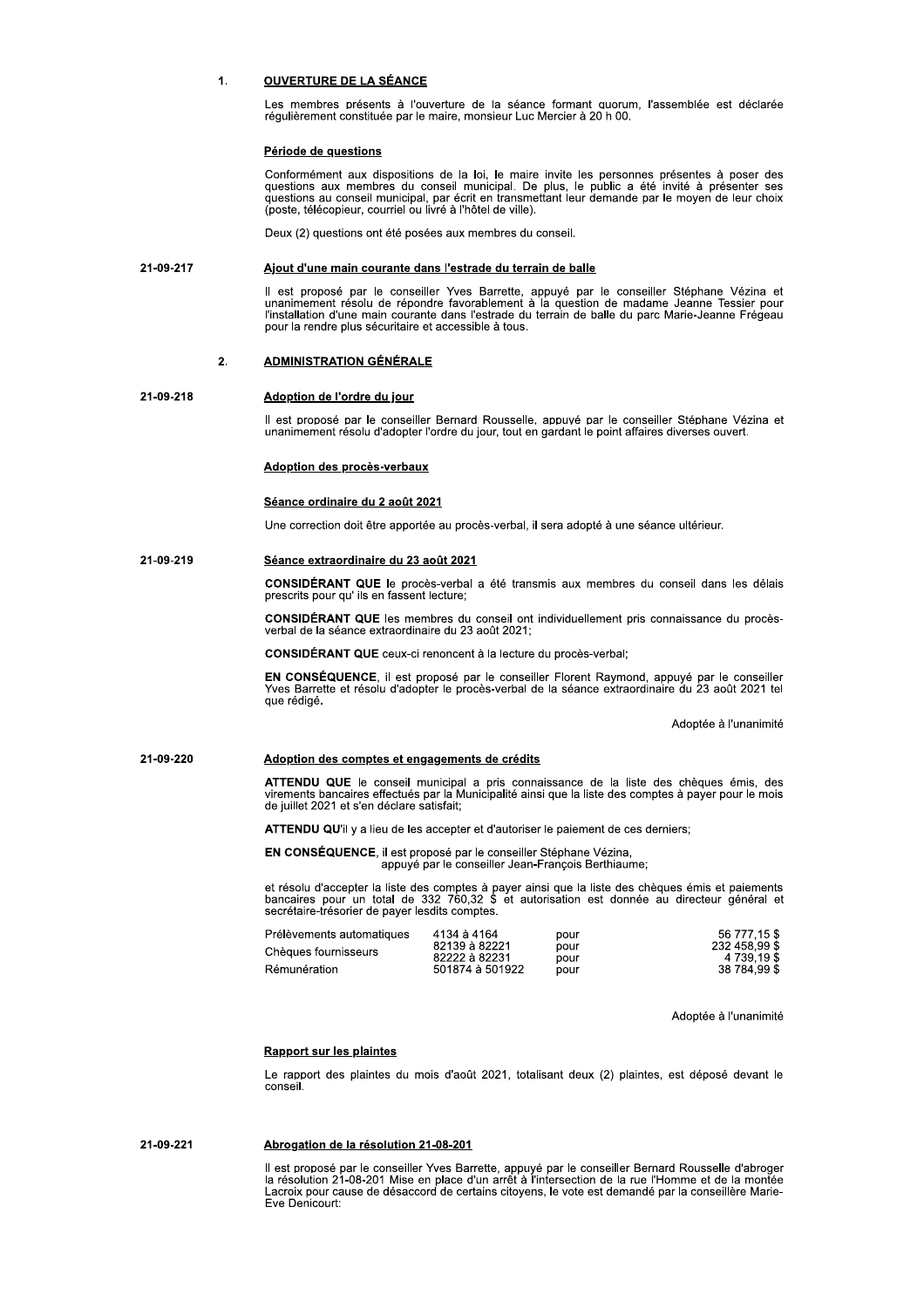|                                             | Contre          | Pour |
|---------------------------------------------|-----------------|------|
| Jean-François Berthiaume                    | x               |      |
| <b>Yves Barrette</b>                        | x               | x    |
| Stéphane Vézina<br><b>Bernard Rousselle</b> |                 | Y    |
| Florent Raymond                             | х               |      |
| Marie-Eve Denicourt                         | x               |      |
| Pour: 2 votes                               | Contre: 4 votes |      |

Reietée à maiorité

# Nomination d'un représentant de la municipalité à l'assemblée générale annuelle de<br>l'Organisme de bassin versant de la baie Missisquoi 21-09-222

Il est proposé par la conseillère Marie-Eve Denicourt, appuyée par le conseiller Bernard<br>Rousselle et résolu de nommer monsieur Luc Mercier, maire de Saint-Alexandre, comme<br>représentant de la municipalité de Saint-Alexandr

Adoptée à l'unanimité

### 21-09-223 Politique de rémunération des employés de l'administration générale

**CONSIDÉRANT QUE** le conseil municipal de Saint-Alexandre a entrepris une vaste révision de ses outils en matière de gestion des ressources humaines ;

CONSIDÉRANT QUE la municipalité de Saint-Alexandre veut encadrer l'établissement de la rémunération de ses employés en tenant compte de sa capacité financière tout en reconnaissant l'expertise et l'expérience de ses emplovés :

CONSIDÉRANT QUE le conseil municipal veut implanter un système de rémunération juste et<br>équitable pour l'administration générale afin de reconnaître l'expérience, l'expertise et la compétence de ses employés ;

EN CONSÉQUENCE, il est proposé par la conseillère Marie-Eve Denicourt, appuyée par le conseiller Stéphane Vézina et résolu :

D'adopter la politique de rémunération des employés de l'administration générale ;

D'entériner le système de rémunération présenté à l'annexe 1 pour les années 2022-2024 ;

QUE la présente politique de rémunération entre en vigueur le 1er janvier 2022 ;

DE procéder à la révision des échelons salariaux en 2024 pour le terme 2025 à 2029.

Adoptée à l'unanimité

#### 21-09-224 Politique de rémunération des employés des loisirs, des communications et de la culture

CONSIDÉRANT QUE le conseil municipal de Saint-Alexandre a entrepris une vaste révision de ses outils en matière de gestion des ressources humaines :

CONSIDÉRANT QUE la municipalité de Saint-Alexandre veut encadrer l'établissement de la<br>rémunération de ses employés en tenant compte de sa capacité financière tout en reconnaissant l'expertise et l'expérience de ses emplovés :

CONSIDÉRANT QUE le conseil municipal veut implanter un système de rémunération juste et équitable pour les loisirs, les communications et la culture afin de reconnaître l'expérience, l'expertise et la compétence de ses emp

EN CONSÉQUENCE, il est proposé par le conseiller Jean-François Berthiaume, appuyé par le conseiller Florent Raymond et résolu :

D'adopter la politique de rémunération des employés des loisirs, des communications et de la culture

D'entériner le système de rémunération présenté à l'annexe 1 pour les années 2022-2024 ;

QUE la présente politique de rémunération entre en vigueur le 1er janvier 2022 ;

DE procéder à la révision des échelons salariaux en 2024 pour le terme 2025 à 2029.

Adoptée à l'unanimité

# Dépôt du rapport de gestion contractuelle 2020

Conformément à l'article 938.1.2 du Code municipal du Québec, le directeur général et secrétaire-<br>trésorier dépose le rapport de gestion contractuelle de la municipalité de Saint-Alexandre pour<br>l'année 2020.

# Augmentation du budget pour l'achat de matériel sanitaire pour les élections municipales 21-09-225

CONSIDÉRANT QU'un protocole sanitaire a été élaboré par Élections Québec pour la tenue des<br>élections générales municipales québécoises du 7 novembre prochain ;

CONSIDÉRANT QUE le protocole sanitaire demande aux municipalités d'acquérir du matériel de protection sanitaire pour la sécurité des employés électoriaux et des électeurs ;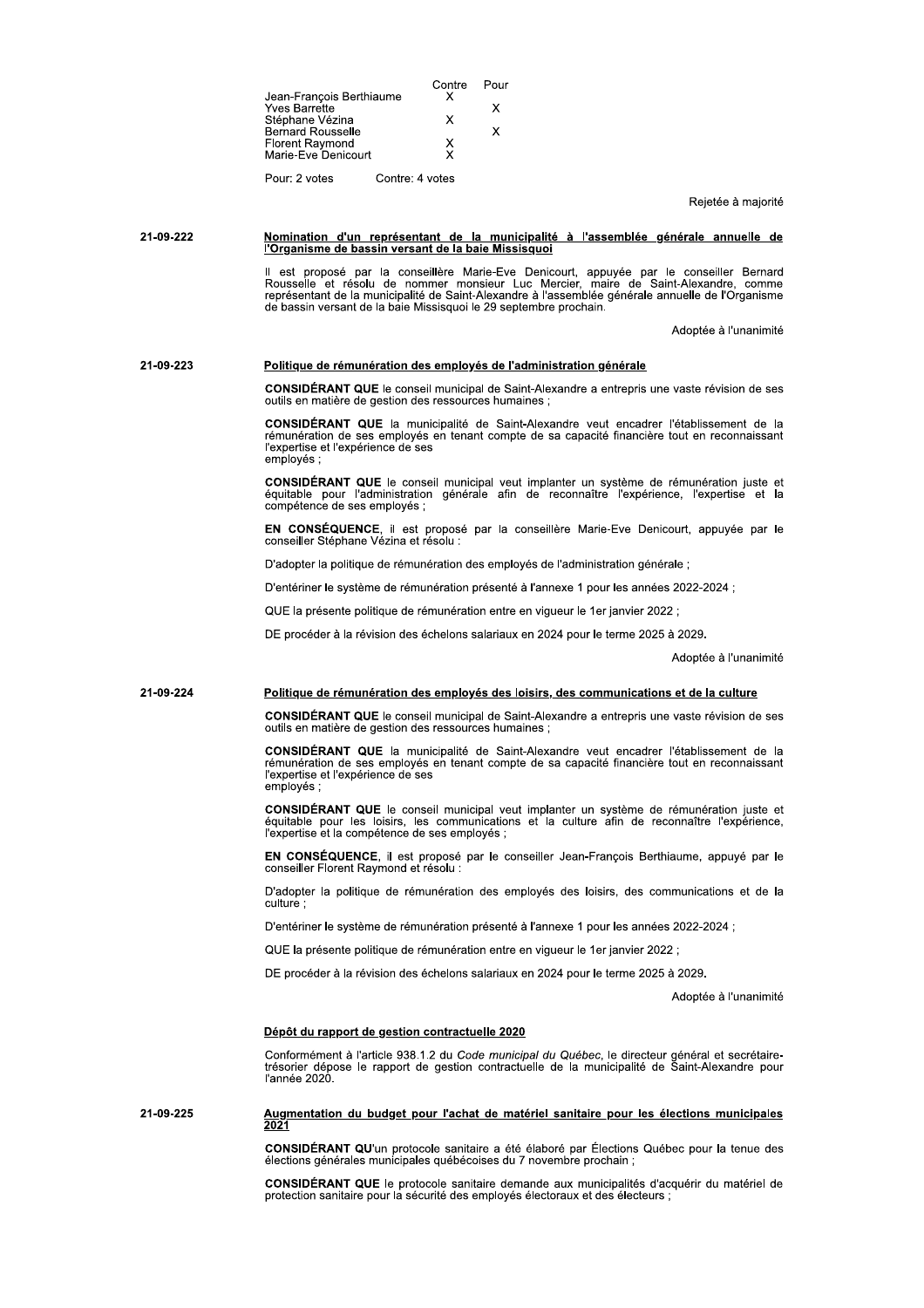EN CONSÉQUENCE, il est proposé par le conseiller Yves Barrette, appuyé par le conseiller<br>Bernard Rousselle et résolu d'augmenter le budget pour le matériel sanitaire de l'élection générale municipale de Saint-Alexandre de 500\$.

Adoptée à l'unanimité

#### 21-09-226 Offre de téléphonie cellulaire pour la municipalité de Saint-Alexandre

Il est proposé par le conseiller Stéphane Vézina, appuyé par le conseiller Florent Raymond et résolu<br>que la Municipalité de Saint-Alexandre octroie le contrat de téléphonie mobile pour les deux<br>prochaines années à Vidéotro

Adoptée à l'unanimité

### $3<sub>1</sub>$ **SÉCURITÉ PUBLIQUE**

21-09-227

# Service de sécurité incendie - Rapport

Il est proposé par le conseiller Jean-François Berthiaume, appuyé par la conseillère Marie-Eve<br>Denicourt et résolu de déposer le rapport du mois d'août 2021 préparé par monsieur Benoît<br>Brodeur, directeur SSI, devant le con

- 2 appels incendies
- $\bullet$  4 appels premiers répondants

Adoptée à l'unanimité

# 21-09-228 Renouvellement de l'entente de prévention incendie pour 2022 - Régie intermunicipale<br>d'incendie de Mont-Saint-Grégoire et Sainte-Brigide-d'Iberville

ATTENDU QUE la Municipalité de Saint-Alexandre a conclu une entente de services avec la Régie intermunicipale d'incendie de Mont-Saint-Grégoire et Saint-Brigide-d'Iberville (la Régie) concernant<br>la prévention incendie et p

ATTENDU QUE les clauses monétaires sont révisées annuellement :

ATTENDU QU'en vertu de sa résolution RI-2021-07-1347, la Régie informe les municipalités<br>membres et clientes de la majoration du tarif horaire du technicien en prévention incendie basée sur l'indice des prix à la consommation pour la province de Québec de mai 2021 par rapport à mai 2020, soit une hausse de 4.1%;

ATTENDU QUE le tarif horaire pour les services du technicien en prévention incendie sera augmenté de 4.50\$ pour l'année 2022 ;

ATTENDU QUE les frais de déplacements demeurent inchangés pour l'année 2022 ;

ATTENDU QUE le Conseil municipal est favorable à cette augmentation ;

EN CONSÉQUENCE, il est proposé par le conseiller Yves Barrette, appuyé par le conseiller Florent Raymond et résolu d'accepter les conditions financières de la Régie intermunicipale d'incendie de<br>Mont-Saint-Grégoire et de Sainte-Brigide-d'Iberville pour la poursuite de l'entente en prévention<br>incendie et plus particuli qu'édicté dans la résolution de la Régie RI-221-07-1347.

Adoptée à l'unanimité

#### **TRANSPORT**  $\overline{4}$

21-09-229

Octroi de contrat pour les travaux de déneigement et d'entretien d'hiver du réseau routier<br>municipal pour les années 2021-2022 et 2022-2023

CONSIDÉRANT QUE la municipalité de Saint-Alexandre a procédé à un appel d'offres public pour Sex travaux de dénejgement et d'entretien d'hiver du réseau routier pour les années 2021-2022 et<br>2022-2023 conformément à la résolution 21-07-180 ;

**CONSIDÉRANT QUE la soumission reçue est la suivante (avec les taxes):** 

• B. Frégeau & Fils Inc.: 253 864.80\$

CONSIDÉRANT QUE la soumission reçue est conforme ;

EN CONSÉQUENCE, il est proposé par le conseiller Stéphane Vézina, appuyé par le conseiller Enrard Rousselle et résolu d'octroyer le contrat pour les travaux de déneigement et d'entretien<br>d'hiver du réseau routier municipal pour les années 2021-2022 et 2022-2023 à B. Frégeau & Fils<br>Inc. pour le montant de 253 864

Adoptée à l'unanimité

# 21-09-230 Octroi de contrat pour le déneigement des entrées municipales, du pavillon, du presbytère,<br>de l'église et des stationnements municipaux pour les années 2021-2022 et 2022-2023

CONSIDÉRANT QUE la municipalité de Saint-Alexandre a procédé à un appel d'offres sur invitation pour le déneigement des entrées municipales, du pavillon, du presbytère, de l'église et des stationnements municipaux pour les 21-08-203:

**CONSIDÉRANT QUE les soumissions reçues sont les suivantes (avec les taxes) :** 

- Gérald Duval: 20 120.63\$
- Cloutier Construction Rénovation Inc. : 16 096.50\$
- Alexandre Lafleur (9246-6770 Québec Inc.) : 20 695.50\$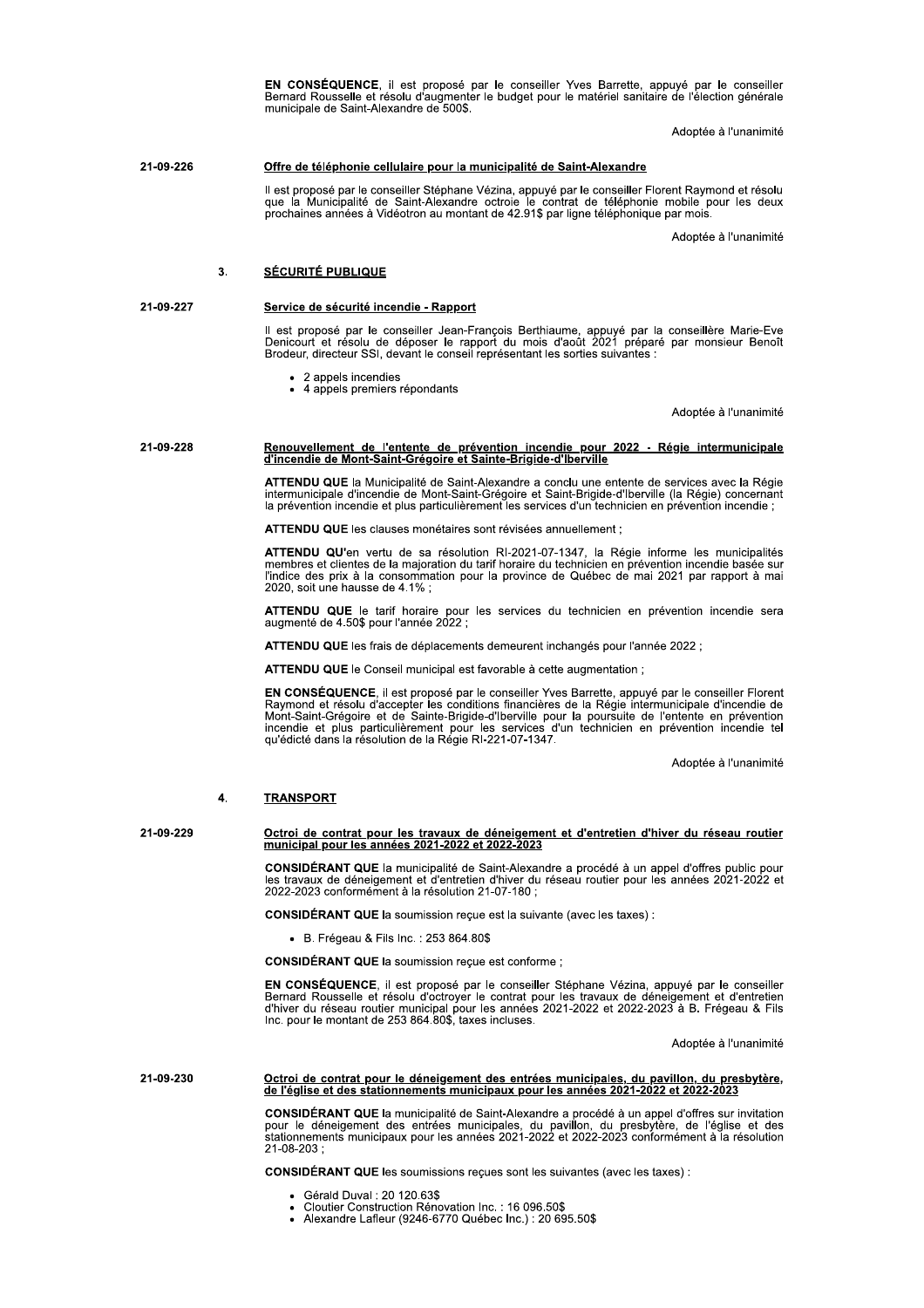**CONSIDÉRANT QUE** la soumission recue de Cloutier Construction Rénovation Inc. est la plus basse et est conforme;

EN CONSÉQUENCE, il est proposé par le conseiller Jean-François Berthiaume, appuyé par la conseillère Marie-Eve Denicourt et résolu d'octroyer le contrat pour le déneigement des entrées municipales, du pavillon, du presbytè

Adoptée à l'unanimité

#### 21-09-231 Réparation d'asphalte à la suite d'une fuite d'eau sur la rue Déodet

**CONSIDÉRANT QU'il y a eu un bris d'aqueduc sous la rue Déodet**;

CONSIDÉRANT QUE des travaux d'excavation ont eu lieu afin de réparer le bris dans le secteur ;

CONSIDÉRANT QU'une partie asphaltée de la rue Déodet doit être refaite ;

CONSIDÉRANT QUE la municipalité de Saint-Alexandre a recu deux propositions de prix pour effectuer les travaux

EN CONSÉQUENCE, il est proposé par le conseiller Yves Barrette, appuyé par le conseiller Stéphane Vézina et résolu de mandater Daudi Pavage Excavation pour effectuer la réparation d'asphalte à la suite du bris d'aqueduc sur la rue Déodet au montant de 2 500\$, plus les taxes applicables.

Adoptée à l'unanimité

#### 5. **HYGIÈNE DU MILIEU**

# Dépôt du bilan 2020 de la Stratégie municipale d'économie d'eau potable

Le directeur général et secrétaire-trésorier, monsieur Marc-Antoine Lefebvre, dépose le rapport 2020 de la Stratégie municipale d'économie d'eau potable.

### 6. **SANTÉ ET BIEN-ÊTRE**

### $\overline{7}$ . AMÉNAGEMENT, URBANISME ET DÉVELOPPEMENT

# Service de l'urbanisme - Rapport

Le rapport des permis du mois d'août 2021, émis par Louise Nadeau, inspectrice, totalisant vingtquatre (24) permis est déposé au conseil.

### 21-09-232 Adoption du règlement 21-384 modifiant le règlement de zonage numéro 20-366 afin de permettre la réduction de la marge avant applicable en cour avant secondaire

CONSIDÉRANT QUE le conseil municipal de Saint-Alexandre a adopté le Réglement de zonage numéro 20-366 :

CONSIDÉRANT QUE la Municipalité de Saint-Alexandre est régie par le Code municipal, qu'elle est Social de la Loi sur l'aménagement et l'urbanisme et que le Règlement de<br>zonage numéro 20-366 ne peut être modifié que conformément aux dispositions de cette loi ;

CONSIDÉRANT QUE la Municipalité juge opportun de permettre la réduction de la marge avant applicable en cour avant secondaire ;

CONSIDÉRANT QU'un projet de règlement a été déposé et qu'un avis de motion a été donné lors de la séance ordinaire du 7 juin 2021

CONSIDÉRANT QU'un premier projet de règlement a été adopté lors de la séance ordinaire du 7 iuin 2021

CONSIDÉRANT QU'une consultation écrite sur le premier projet de règlement a été tenue entre le 8 et le 23 juin 2021

CONSIDÉRANT QU'un second projet de règlement a été adopté lors de la séance ordinaire du 5 iuillet 2021:

CONSIDÉRANT QUE le second projet de règlement numéro 21-384 est réputé avoir été approuvé<br>par les personnes habiles à voter le 11 août 2021 ;

EN CONSÉQUENCE, il est proposé par la conseillère Marie-Eve Denicourt, appuyée par le conseiller Jean-François Berthiaume et résolu :

D'adopter le règlement numéro 21-384, Règlement modifiant le règlement de zonage 20-366 afin de permettre la réduction de la marge avant applicable en cour avant secondaire ;

QUE la Municipalité de Saint-Alexandre demande l'émission des certificats de conformité à la MRC du Haut-Richelieu.

Adoptée à l'unanimité

## Avis & dépôt Avis de motion et dépôt du projet de règlement 21-387 modifiant le règlement de zonage numéro 20-366

Avis de motion est par la présente donnée par le conseiller Bernard Rousselle qu'un règlement sera soumis à ce conseil à sa prochaine séance ou à une séance subséquente afin de modifier le<br>règlement de zonage 20-366 afin d'apporter certains ajustements aux usages complémentaires liés